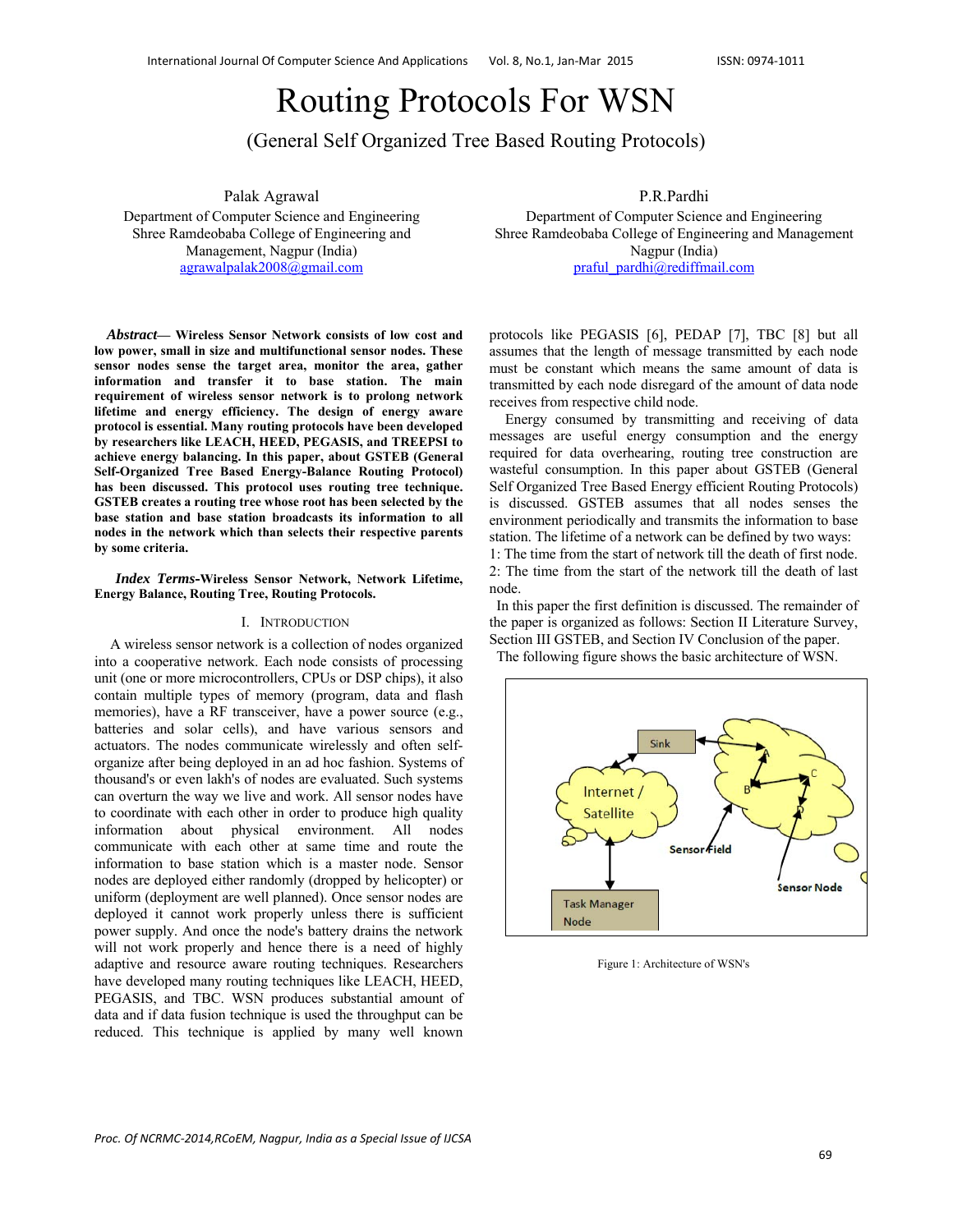#### II. LITERATURE SURVEY

WSN is a network of many tiny, low power devices called nodes, which provides opportunities in several application domains ranging from military to civil use. Considering the fact that longitivity of wireless sensor network is usually limited due to their non-rechargeable energy resource thus there is a need of careful plan to enhance network lifetime. The main source of power consumption is communication, hence a high performance routing technique is an important part in WSNs. According to the structure of network topology, routing techniques are divided into three categories flat architecture, hierarchical and location based routing technique.

 Researchers has proposed many protocols under this three category like Flooding, direct diffusion, Gossiping, LEACH, HEED, PEGASIS, TBC, TREEPSI etc. Of the proposed protocols hierarchical protocols achieves satisfactory result.

#### *I. LEACH And HEED*

LEACH is a first hierarchical routing protocol which uses data fusion technique. Many routing protocols are improved based on LEACH protocol only. LEACH protocol is based on cluster formation where all nodes in a network organizes themselves in a local cluster and selects a cluster head which collects information from non-head node and transmit it to the base station. LEACH uses randomized rotation of the cluster heads to evenly distribute the energy load among the sensor nodes in a network [4] [5]. Once the clusters are constructed, the cluster head broadcasts TDMA schedule providing the order of transmission for members in the order. Each node has its own time slot and will transmit in its time slot only. When last node has transmitted its data, cluster head will fuse all data and transmit it to base station. Again for the next round cluster head will be randomly elected. It employs localized coordination to improve scalability and balance energy usage of the network among all nodes. HEED (Hybrid Energy Efficient Distributed Clustering) protocol is an energy efficient clustering protocol. It extends the basic schema of LEACH protocol. It uses residue energy as its primary parameter for cluster selection and node degree and distance to neighbors as secondary. The clustering process is divided into number of iterations and in each iteration the node that are not covered by any cluster head; it doubles the probability of becoming a cluster head. HEED does not guarantee optimal elected set of cluster heads [6] [7]. LEACH, HEED protocols effectively increases the network lifetime but greatly reduces total energy consumption since they consume more energy in cluster head node due to which node dies early and once head node dies all other nodes associated with it becomes isolated.



Figure 2: Clustering in WSN's

#### *II. PEGASIS*

PEGASIS (Power Efficient Gathering in Sensor Information System) is a chain based power efficient protocol [8]. Greedy algorithm is used for chain construction, where each node selects their closest neighbor as next hop in the chain. It considers that each node has global knowledge about the network and chain construction starts from the node which is farthest from the sink. Communication within chain is carried out sequentially. Each node within the chain collects data from its neighbor until all data are gathered at one sensor node called chain leader. Chain leader is selected by (i mod N) where i is current round and N is the total number of nodes. Chain leader manages the communication order by passing tokens among nodes [3]. This protocol may not be approachable to event based application, where information is communicated only when certain events occur.

### *III. TBRP*

TBRP (Tree Based Routing Protocol in wireless sensor network) is a distributed and energy efficient protocol, which elects cluster head by considering the distance to neighbor and residue energy of node, and so defines new algorithm for cluster head election. TBRP handles heterogeneous energy circumstances better than many clustering algorithm which elects cluster head based on node's own residue energy only. Base station forms the **primal** cluster and it will not change much because all nodes are immobile but the selected cluster head in the same cluster may be different for each round. After cluster formation phase, a fuzzy spanning tree is constructed for all cluster heads and through single-hop communication only tree's root node communicates with the sink node. Free space model computes the energy consumed by communication so the energy will be saved and lead to sensor node longitivity. In TBRP protocol each node stores information about its neighbor in neighborhood table. At the beginning of each round, ECH\_MSG message containing residue energy all node is broadcasted by each node within the radio range r. All nodes within this radio range are neighbors to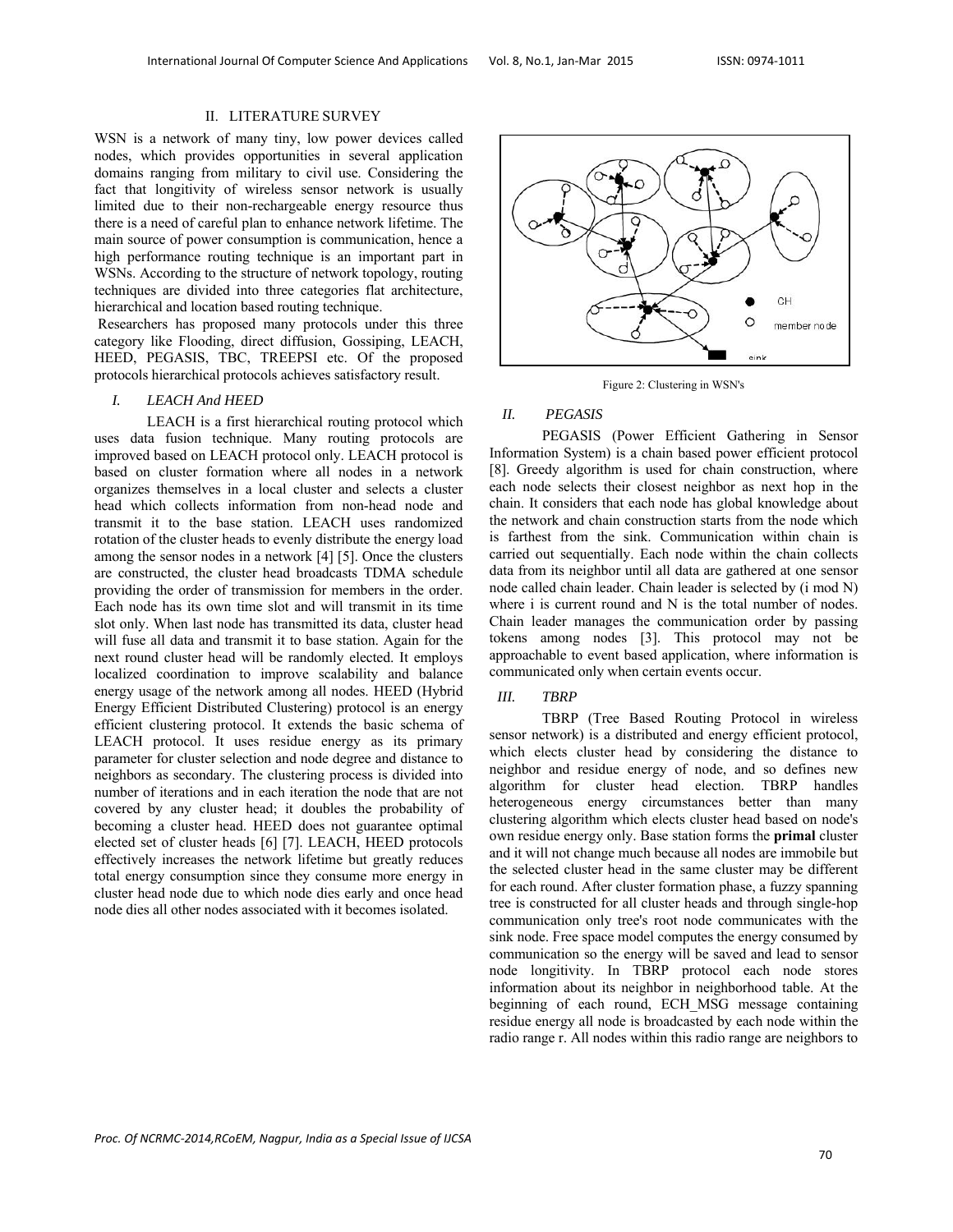each other. ECH\_MSG is received by all nodes from its neighboring node and all nodes update its neighborhood table and generate a fuzzy number (FEN). In TBRP, there is uniform energy consumption among all nodes, because the cluster head always keeps rotating in whole lifespan of network. In TBRP, after clustering base station broadcasts the criteria message to all cluster heads, which contains decision criteria and its values. All cluster head receives a message and generates a fuzzy number for itself. During next stage cluster head broadcast this CRT\_MSG message, containing node ID and FEN within range R, than this two FEN one received from neighboring cluster head and other cluster head's own are compared and if cluster head's FEN is small then it will select a node having higher FEN as its parent node and will send CHILD message to notify parent node. After a specific time period, a fuzzy routing tree is generated and the root of tree will have largest weight among all cluster head's. After routing tree construction, cluster head broadcasts a TDMA schedule to their active member nodes to be ready for data gathering. When compared other schema TBRP outperforms in optimizing cluster heads energy consumption, amount of data gathered and improves system lifetime [9]

|--|

Figure 3: Information stored in neighborhood table.

# *IV. TREEPSI*

TREEPSI (Tree Based Energy Efficient Protocol for Sensor Information) is a tree based protocol. In this protocol WSNs will elect a root node in all sensor nodes, there are two ways to build tree path. One is computing the path centrally by sink node and broadcasting the path information to network and the other can be same tree structure locally generated by using a common algorithm in each node. Initially root creates the data gathering process to their child nodes. The next step is data gathering after forming a tree. All leaf nodes will start sending data towards their parent nodes. The parent node will collect the received data with their own data, and then send the collected data to their parent, the transmission process repeated until all data received by root node. The data aggregation will take place at root node and after aggregation root node sends the collected data to sink node. The process will go until the root node dies. WSN will reselect a new root node and initial phase is again repeated. The tree path will not change until root node dies. The length of path from end leaf node to root node /chain node is shortest. The data will not send for longer path for this reason, TREEPSI can reduce power consumption in transmission compared with other existing protocol. [10]

#### GSTEB (GENERAL SELF-ORGANIZED TREE BASED ENERGY BALANCE ROUTING PROTOCOL)

The main focus of GSTEB is to increase the lifetime of network. For this GSTEB assigns a root node in each round and broadcasts the root node ID, coordinates and other required information to all other node in the network. Then the network computes the path either by transmitting the path information from BS to sensor nodes or by having the same tree structure being dynamically and individually built by each node.

GSTEB has following phases Initial Phase, Tree construction Phase, Self Organized Data Collecting and Transmitting Phase and Information Exchange Phase. [1]

## *I. Initial Phase*

All new parameters are initialized in initial phase. This phase has following three steps.

**Step1:** In this step Energy level is computed using

**EL (I) =**  $\Gamma$ **residue energy (I)/** $\alpha$  $\Gamma$  **(1)** 

Where **EL** is a parameter for load balance which is an estimated value rather than true one and  $\alpha$  is a constant which reflects minimum energy unit and can be changed on our demand. For this whenever the phase begins a packet containing information about the time start, time slot length and total no of nodes is broadcasted by the base station in the whole network. Energy level is a load balancing parameter and it's an estimated value rather than true one

**Step2:** After step1, each node will send a packet containing preamble, coordinate information, Energy Level of a node to its neighboring nodes in a circle with certain radius Rc, during nodes own time slot. For example: during i<sup>th</sup> time slot node whose ID is I will send out its packet to its entire neighboring node. At this time all other node will monitor the network and the nodes who are neighbors of I will receive this packet and record information transferred by i in their memory. All nodes which are not in Rc range will turn off their radio and switch to sleep mode in order to save energy. Likewise all other node will transfer this packet and each node will have a table containing information about neighbors in their memory.

**Step3:** After Step2, each node has a table containing its neighbor's information and will broadcast this table in their time slot. After this phase each node will have two tables in their memory one containing information about neighbors and other contains information about neighbor's neighbor.

#### *II. Tree Construction Phase*

The following two steps are done to form routing tree in each round.

**Step1**: Root node is selected by BS and the root node ID is broadcast to all other node in network. The node which has largest energy residue is chosen as root node. This node will collect all data, combine them and transmit the fused data to BS. As it uses data fusion technique the node which communicated with BS transmit the data with the length so its own, which results in much less energy consumption.

**Step2:** After node selection each node will select their respective parent node using EL and coordinates recorded in table 1.

1. A node will select parent with the criteria that the distance between its parent node and root node should be less than the distance between itself and root.

2. The node which satisfies the criteria will be selected as parent node if it is nearer to node itself and if node cannot find a nearest neighboring node which satisfies above criteria than the node will select root as its parent. Generally criteria 1 are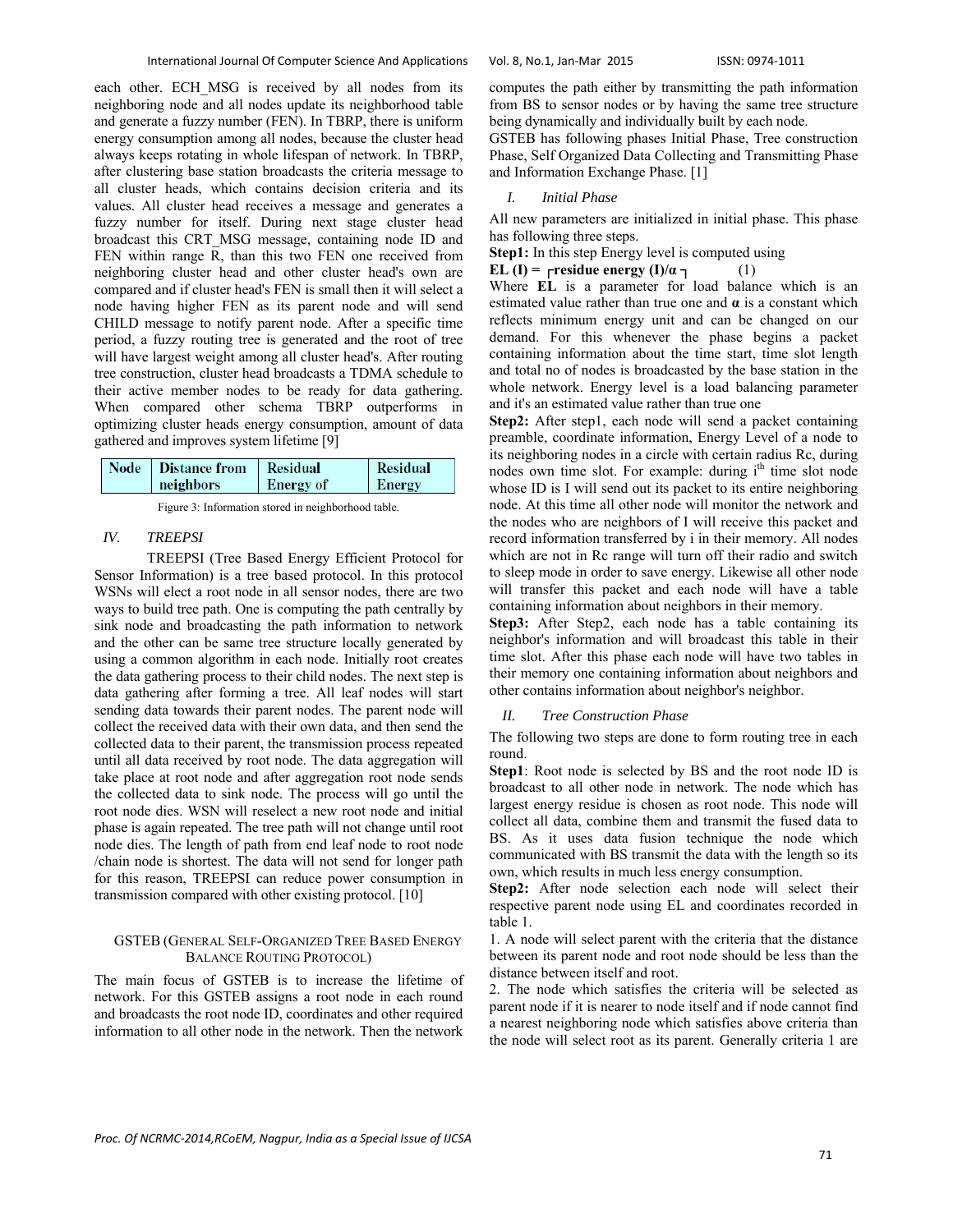used because if all nodes choose their nearest neighbor the network may not be able to build a tree.

**Step 3:** As all node selects their parent from neighborhood and has a record of neighbor and neighbor's information so a node can compute parents of every other node and will also know the child nodes.

#### *III. Self-Organized Data Collecting and Transmitting Phase*

After constructing a routing tree, all sensor nodes gathers information in order to generate a DATA\_PKT will be transmitted to base station. For this phase TDMA and FHSS techniques are used. The phase is divided into several time slots and during each time slot only leaf node will send their DATA PKT to respective parent node. Parent node will receive all data from its child nodes and fuse them and will send this packet in next time slot acting itself as a leaf node.

In each time slot we apply FHSS at which using frequency hopping sequence determine by a parent node a child will communicate with parent node so that the communication interface can be reduced.

TDMA time slot is divided into three segments

Segment 1: This segment is used to check the communication interference for parent node for this a beacon having leaf node ID is sent by a leaf node to parent node. Due to these three kind of situation will arise and will divide a parent into three types. For first situation, at particular time slot if no leaf node want to send data to parent node than the leaf node will receive nothing. For the second situation an incorrect beacon is received by leaf nodes if more than one node wants to send data to parent node and in third situation a leaf node receives a correct beacon if only one leaf node wants to transmit data to parent node.

Segment 2: During this segment. a leaf node which can communicate with parent node are confirmed and the parent node turns to sleep mode for first situation and a control packet which will choose a child node to transmit in next slot is sent by a parent node to all child nodes for second situation. And for third situation a control packet telling to transmit data is sent to leaf node.

Segment 3: Parent node receives data from permitted leaf node and all other leaf nodes switch to sleep mode.

#### *IV. Information Exchange Phase*

Since all nodes are battery operated and they need to create and send a DATA\_PKT in each round so their energy will exhaust and node will die due to which the network topology may get affected. Therefore a dying node must inform all other node about its status, this process is also divided into time slot and a dying node will compute a random delay in each time slot which make only one node broadcast in this slot. These nodes will broadcast this packet to whole network when the delay is ended. During this time slot all other nodes are monitoring the channel and they modify their table when they receive this packet and modify their table and next round will get started if no such packet is received.

#### V. COMPARATIVE ANALYSIS OF PROTOCOLS

If GSTEB and PEGASIS protocols are compared using same radio model as PEGASIS [8] than GSTEB performs better compared with PEGASIS. As PEGASIS uses GREEDY algorithm for chain construction there may exists a long link between parent node and child node causing unbalance load but GSTEB chooses nearest neighbor as parent long links are avoided and hence GSTEB prolong network lifetime by 100 to 300 %. GSTEB performs better than all listed protocol. GSTEB and TBRP both protocol use similar approach for data transmission and both protocols require each node to keep information of its neighboring nodes. GSTEB requires more memory because in GSTEB each node needs to record information of its neighbor's neighbor. But GSTEB outperforms TBRP in energy saving as in GSTEB each node has more opportunity to choose nearest neighbor as its parent. If GSTEB and HEED are compared than GSTEB improves network lifetime by 100% and outperforms HEED. Both GSTEB and HEED protocol focuses on load balancing. In HEED cluster heads are selected using residue energy but it achieves only local energy balance, because in HEED CH's cannot decide a dynamic communication with base station using single hop or multi hop communication. If multi hop communication is selected than CH's nearer to BS will have more data to transmit and will consume more energy on the other hand if single hop is chosen than CH's away from BS will consume more energy. But in GSTEB, nodes can dynamically communicate with BS. In GSTEB all nodes selects a neighbor with higher EL as parent and in every round, node having higher EL consume higher energy and leads to energy balance.

### VI. CONCLUSION

GSTEB is a self-organized protocol so it requires only little energy to change the topology in each round for the purpose of energy balance. GSTEB has short transmission delay since all leaf nodes can transmit data only in TDMA time slot. GSTEB prolongs the lifetime of network when the lifetime is defined as "time required from start of network operation till death of first node." than other protocols. Therefore GSTEB is nearly an optimal protocol for WSN energy balance when the data fusion technique is used.

#### REFERENCES

- [1] Zhao- Han, Jie Wu. "A General Self-Organized Tree-Base Energy-Balance Routing Protocol For Wireless Sensor Network", IEEE Transaction on Nuclear Science, Vol-61, No.2, April 2014.
- [2] Ahmad Abed Alhameed Alkhatib, Gurvinder Singh Baicher "Wireless Sensor Network Architecture" in 2012 International Conference on Computer Networks and Communication Systems (CNCS 2012), Singapore
- [3] Monica R Mundada, Savan Kiran , Shivanand Khobanna, Raja Nahusha Varsha and Seira Ann George" Study Of Energy Efficient Routing Protocols For Wireless Sensor Network" International Journal of Distributed and Parallel Systems (IJDPS) Vol.3, No.3, May 2012.